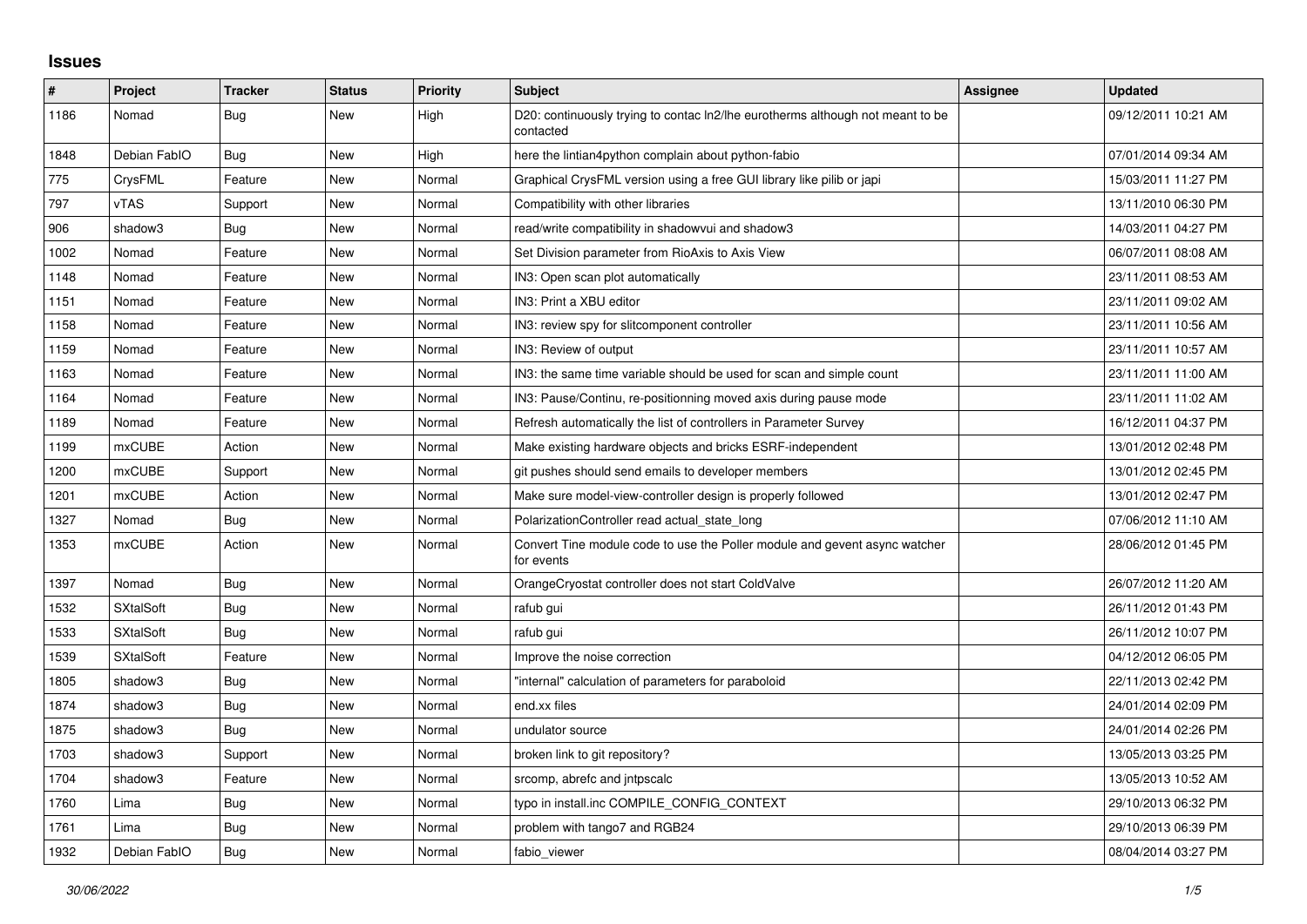| $\#$ | Project       | <b>Tracker</b> | <b>Status</b> | Priority  | <b>Subject</b>                                                                                               | Assignee         | <b>Updated</b>      |
|------|---------------|----------------|---------------|-----------|--------------------------------------------------------------------------------------------------------------|------------------|---------------------|
| 1762 | Lima          | <b>Bug</b>     | New           | Normal    | import Lima. Andor3 failed if Lima. Core was not imported before                                             |                  | 02/11/2013 01:49 PM |
| 1881 | vTAS          | <b>Bug</b>     | <b>New</b>    | Normal    | Wrong resolution calculation ? to be verified                                                                |                  | 27/01/2014 03:44 PM |
| 1933 | Debian FablO  | Bug            | New           | Normal    | [fabio_viewer] probleme a l'ouverture d'un fichier nexus                                                     |                  | 08/04/2014 03:30 PM |
| 1934 | Debian FablO  | <b>Bug</b>     | New           | Normal    | [fabio viewer] IndexError                                                                                    |                  | 08/04/2014 03:34 PM |
| 2189 | shadow3       | Bug            | New           | Normal    | trace. F90 compilation error (reported B Meyer)                                                              |                  | 14/11/2014 06:37 PM |
| 2207 | nMOLDYN       | Feature        | <b>New</b>    | Normal    | Limit number of frames to optimize prime factors                                                             |                  | 18/12/2014 11:20 AM |
| 2839 | ISPyB4        | ToDo           | New           | Normal    | Create a script/method to check the version of the database and propose to run<br>the missing update scripts |                  | 26/10/2016 12:16 PM |
| 974  | Nomad         | Feature        | <b>New</b>    | Low       | Missing log message when server stopped                                                                      |                  | 17/06/2011 12:55 PM |
| 1014 | Nomad         | Support        | New           | Low       | Installation package                                                                                         |                  | 16/08/2011 05:40 PM |
| 1203 | <b>mxCUBE</b> | Feature        | New           | Normal    | Keyword change for detector-dependent parameters                                                             | Beteva, Antonia  | 13/01/2012 02:51 PM |
| 565  | vTAS          | Support        | New           | Normal    | Control of all instrument parameters                                                                         | Boehm, Martin    | 18/02/2010 03:59 PM |
| 1167 | Nomad         | <b>Bug</b>     | New           | Immediate | D20: Changes in fields (title, number of repetitions) NOT taken into account                                 | Cecillon, Franck | 25/11/2011 10:05 AM |
| 1427 | Nomad         | Bug            | New           | Immediate | D20: RocScan: Detector display does NOT refresh during acquisition                                           | Cecillon, Franck | 31/08/2012 11:30 AM |
| 1360 | Nomad         | Bug            | New           | Immediate | Missing sample environments: D20 furnace (and D1B furnace and pool-CF<br>119ILHV49)                          | Cecillon, Franck | 09/07/2012 10:13 AM |
| 1444 | Nomad         | <b>Bug</b>     | <b>New</b>    | Immediate | D20: Watchdog/Alert popups                                                                                   | Cecillon, Franck | 26/09/2012 02:47 PM |
| 1447 | Nomad         | Feature        | New           | Immediate | D20: ramps on setpopint (good), regulation and sample (bad!)                                                 | Cecillon, Franck | 26/09/2012 02:55 PM |
| 1448 | Nomad         | Feature        | New           | Immediate | D20: Refresh of Parameter survey plots                                                                       | Cecillon, Franck | 26/09/2012 02:57 PM |
| 1443 | Nomad         | Bug            | New           | Urgent    | D20: still more options for cryostat temperature setting                                                     | Cecillon, Franck | 26/09/2012 02:46 PM |
| 1101 | Nomad         | <b>Bug</b>     | New           | High      | time estimation ROC counting                                                                                 | Cecillon, Franck | 02/11/2011 01:14 PM |
| 1105 | Nomad         | Bug            | New           | High      | Parameter survey viewer not refreshing                                                                       | Cecillon, Franck | 02/11/2011 01:35 PM |
| 1107 | Nomad         | Feature        | New           | High      | Choose wether tolerance applied on Treg or Tsample in launchpad                                              | Cecillon, Franck | 02/11/2011 02:00 PM |
| 1139 | Nomad         | Feature        | New           | High      | D20: Call/SMS local contact/instrument responsible when Nomad Server<br>crashes                              | Cecillon, Franck | 21/11/2011 01:11 PM |
| 1110 | Nomad         | Feature        | New           | High      | D20: copy-paste of text into fields                                                                          | Cecillon, Franck | 02/11/2011 02:22 PM |
| 1138 | Nomad         | Feature        | New           | High      | D20: Call/SMS local contact/instrument responsible when high pressure drops<br>to zero                       | Cecillon, Franck | 21/11/2011 01:09 PM |
| 1140 | Nomad         | Feature        | <b>New</b>    | High      | D20: Call/SMS local contact/instrument responsible when timeout in ROC count<br>mode                         | Cecillon, Franck | 21/11/2011 01:11 PM |
| 1185 | Nomad         | <b>Bug</b>     | <b>New</b>    | High      | D20: High pressure cell values only read when sending set-point                                              | Cecillon, Franck | 09/12/2011 10:20 AM |
| 1365 | Nomad         | <b>Bug</b>     | New           | High      | Spy window places itself in some inconvenient place on the desktop                                           | Cecillon, Franck | 11/07/2012 10:21 AM |
| 1366 | Nomad         | Feature        | New           | High      | D20: beam parameters (sample pressure Psample) in SPY!                                                       | Cecillon, Franck | 11/07/2012 05:13 PM |
| 1354 | Nomad         | Feature        | <b>New</b>    | High      | Conditions: Warnings - variables, values in messages and time parameters                                     | Cecillon, Franck | 02/07/2012 03:26 PM |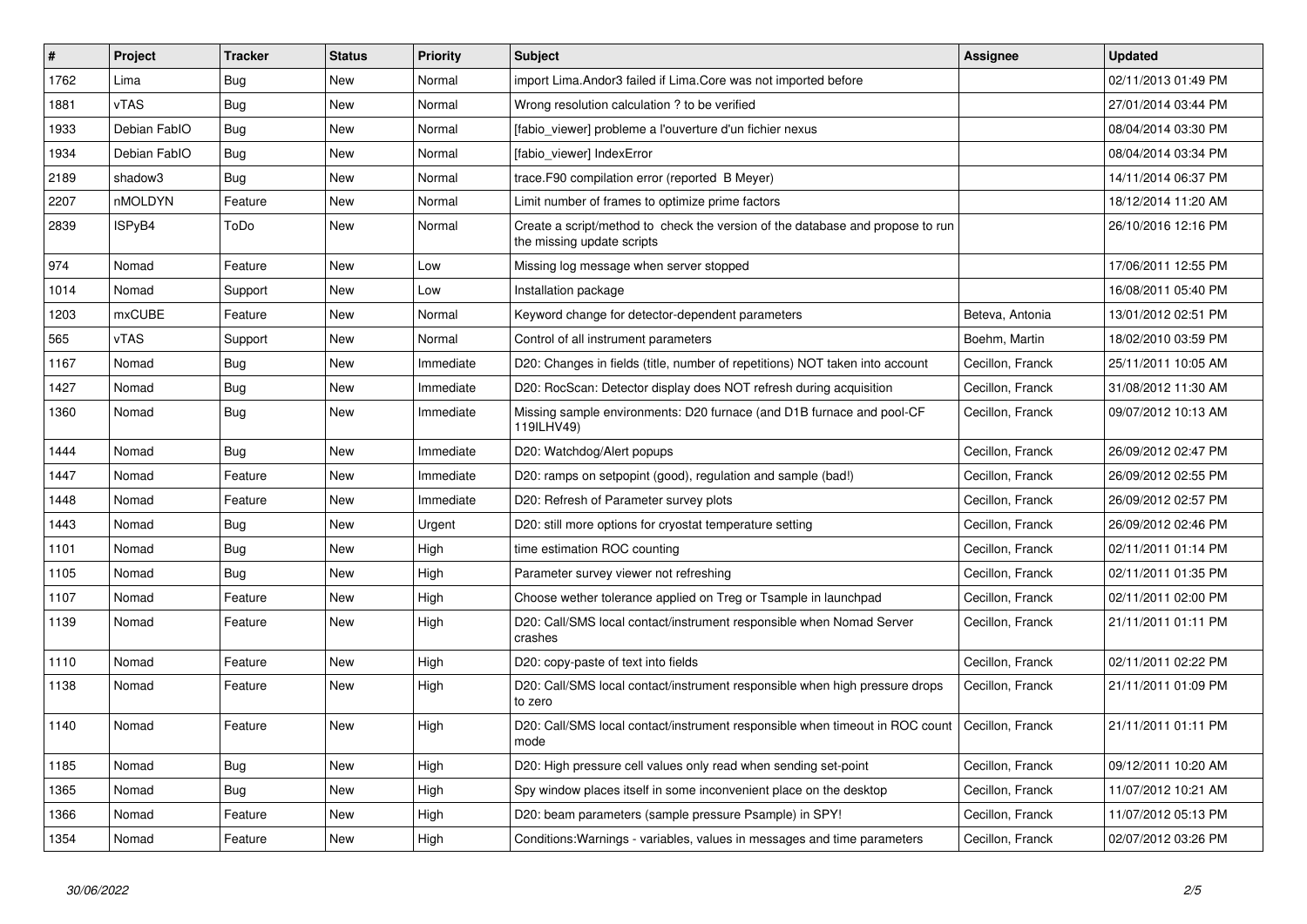| #    | Project          | <b>Tracker</b> | <b>Status</b> | Priority | <b>Subject</b>                                                                                     | Assignee             | <b>Updated</b>      |
|------|------------------|----------------|---------------|----------|----------------------------------------------------------------------------------------------------|----------------------|---------------------|
| 1355 | Nomad            | Feature        | <b>New</b>    | High     | D20: Switch applying tolerance between regulation and sample in the<br>launchpad                   | Cecillon, Franck     | 12/07/2012 01:22 PM |
| 1359 | Nomad            | Feature        | <b>New</b>    | High     | cryofurnace 119ILHV49 missing as sample environment                                                | Cecillon, Franck     | 07/07/2012 05:37 PM |
| 1364 | Nomad            | Feature        | New           | High     | Furnace PID - more flexibility                                                                     | Cecillon, Franck     | 11/07/2012 10:12 AM |
| 1376 | Nomad            | Feature        | New           | High     | D20 and others: automatic parameter survey after midnight and three further<br>options             | Cecillon, Franck     | 16/07/2012 11:31 AM |
| 1445 | Nomad            | Feature        | New           | High     | D20: Conditions (If in launchpad AND watchdog/alert)                                               | Cecillon, Franck     | 26/09/2012 02:51 PM |
| 1446 | Nomad            | Feature        | New           | High     | D20: coldvalve management module as an example for a comeback of<br>GEORGE's "dials"               | Cecillon, Franck     | 26/09/2012 02:53 PM |
| 1456 | Nomad            | Bug            | New           | High     | D20: Fast mode not working when activated directly after ramp mode --<br>SOLVED???                 | Cecillon, Franck     | 11/10/2012 09:18 AM |
| 1459 | Nomad            | Feature        | New           | High     | D20: Get rid of the "Pause" button for D20!                                                        | Cecillon, Franck     | 11/10/2012 09:33 AM |
| 3682 | Nomad            | Feature        | New           | High     | "Wait" and "Count (in time)" commands for D4                                                       | Cecillon, Franck     | 05/11/2019 10:32 AM |
| 1100 | Nomad            | Feature        | New           | Normal   | stop nosave                                                                                        | Cecillon, Franck     | 02/11/2011 01:06 PM |
| 1108 | Nomad            | Feature        | New           | Normal   | D20: Define sample temperature range, when outside consider sample stick as<br>disconnected        | Cecillon, Franck     | 02/11/2011 02:07 PM |
| 1118 | Nomad            | Feature        | New           | Normal   | D20: Monochromator setting - curvature                                                             | Cecillon, Franck     | 08/11/2011 09:41 AM |
| 1165 | Nomad            | Feature        | New           | Normal   | D20: have analogon to the mad command "MOV" in contrast to "POS"!                                  | Cecillon, Franck     | 24/11/2011 11:33 AM |
| 1184 | Nomad            | <b>Bug</b>     | <b>New</b>    | Normal   | D20: slitm I/r do not always show the right encoder values                                         | Cecillon, Franck     | 09/12/2011 10:20 AM |
| 1357 | Nomad            | Bug            | New           | Normal   | D20: Conditions-Warnings scatter pop-up windows all over the desktop which<br>remain when inactive | Cecillon, Franck     | 26/09/2012 02:44 PM |
| 1468 | Nomad            | Bug            | <b>New</b>    | Normal   | D20: roirate and roisum do not work in conditions                                                  | Cecillon, Franck     | 24/10/2012 09:50 AM |
| 1469 | Nomad            | Feature        | <b>New</b>    | Normal   | D20: ALL "condition families" in Parameter survey !!!                                              | Cecillon, Franck     | 24/10/2012 09:54 AM |
| 1457 | Nomad            | Bug            | <b>New</b>    | Normal   | D20: Time estimation in NoMad Spy wrong for RocCount (at least )                                   | Cecillon, Franck     | 11/10/2012 09:26 AM |
| 1458 | Nomad            | Feature        | New           | Normal   | D20: "Infinity" or "eternity" instead of "999" or "9999" etc.!                                     | Cecillon, Franck     | 11/10/2012 09:30 AM |
| 1542 | <b>SXtalSoft</b> | Feature        | <b>New</b>    | Normal   | Saving the state of a session to recover it later                                                  | Cermak, Petr         | 04/12/2012 06:08 PM |
| 1544 | <b>SXtalSoft</b> | Feature        | New           | Normal   | Colours for unindexed peaks                                                                        | Cermak, Petr         | 20/05/2013 08:38 PM |
| 1698 | <b>SXtalSoft</b> | <b>Bug</b>     | New           | Normal   | file location                                                                                      | Cermak, Petr         | 24/05/2013 11:08 AM |
| 1732 | Lima             | Action         | New           | Normal   | Maxipix Plugin: Migrate python code to $C_{++}$                                                    | Claustre, Laurent    | 17/07/2013 07:03 PM |
| 2250 | LAMP             | Feature        | New           | High     | Cosmos: Add possibility to read and work with nexus files.                                         | Gonzalez, Miguel     | 27/02/2015 12:04 PM |
| 2254 | LAMP             | Feature        | New           | Normal   | Sim Cards: review to include a typical workflow for each instrument/technic.                       | Johnson, Mark Robert | 27/02/2015 03:05 PM |
| 1548 | Lima             | <b>Bug</b>     | New           | Normal   | Xpad plugin: move task inside the plugin                                                           | Langlois, Florent    | 17/12/2012 02:56 PM |
| 1234 | Nomad            | Bug            | New           | High     | Generic scan list not refreshed                                                                    | legoc, yannick       | 20/02/2012 03:34 PM |
| 1180 | Nomad            | Feature        | <b>New</b>    | Normal   | Save scan range configuration by (controller, property)                                            | legoc, yannick       | 30/11/2011 08:59 AM |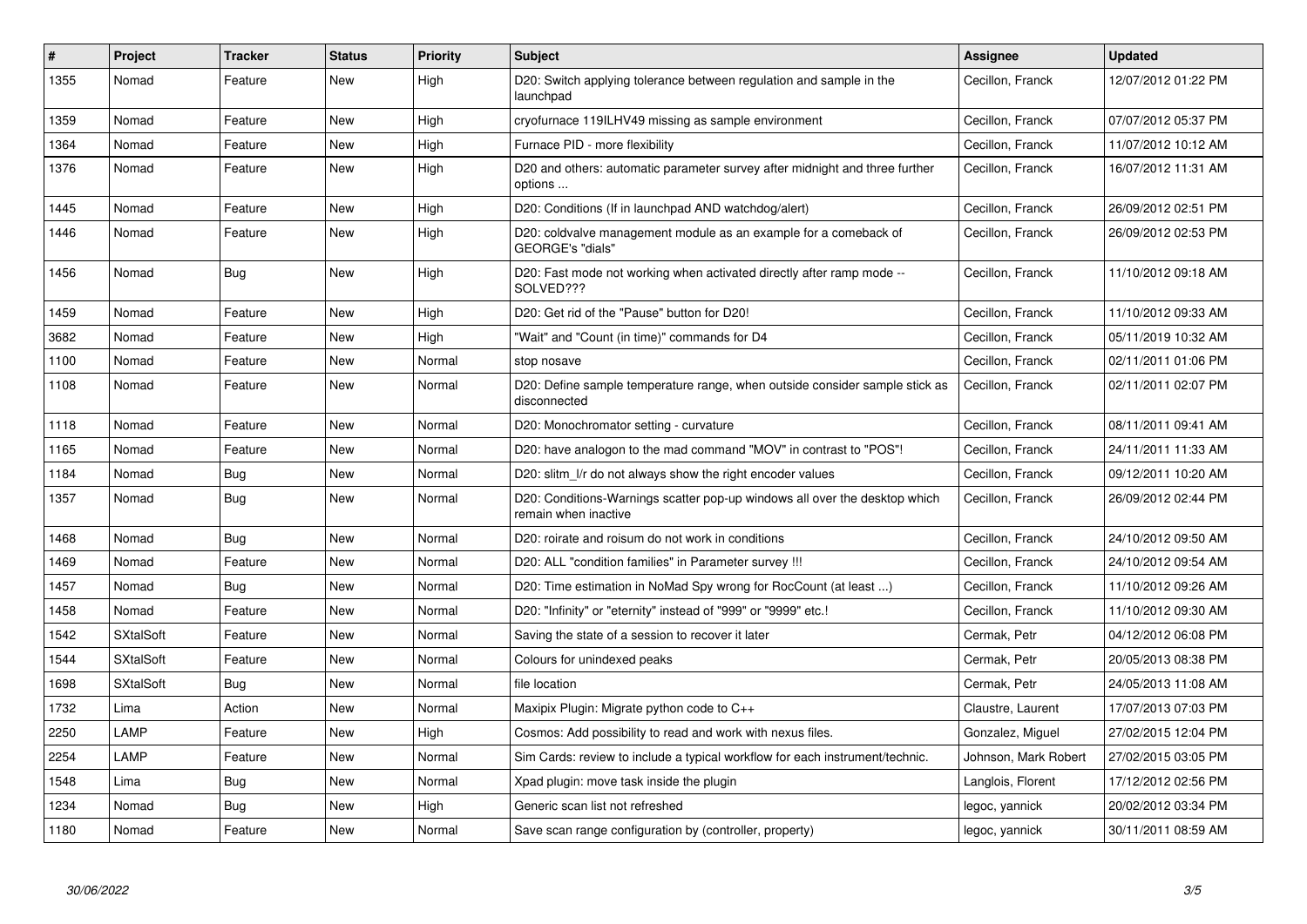| $\vert$ # | Project                          | <b>Tracker</b> | <b>Status</b> | <b>Priority</b> | <b>Subject</b>                                                                               | Assignee                    | <b>Updated</b>      |
|-----------|----------------------------------|----------------|---------------|-----------------|----------------------------------------------------------------------------------------------|-----------------------------|---------------------|
| 616       | <b>XOP Neutron</b><br>Scattering | Support        | New           | Normal          | Add help file to the repository                                                              | Lelièvre-Berna, Eddy        | 31/03/2010 11:59 AM |
| 1091      | Nomad                            | Bug            | New           | Normal          | Write mask in energy mode                                                                    | Locatelli, Jerome           | 28/10/2011 11:03 AM |
| 1269      | Lima                             | Feature        | New           | Normal          | ADSC: Change the functionning of the exposure time / Stop acquisition                        | NOUREDDINE, Arafat          | 19/07/2012 11:56 AM |
| 1435      | Nomad                            | <b>Bug</b>     | <b>New</b>    | Normal          | "More options" in NomadGUI is blocked                                                        | Ortiz, Helene               | 24/09/2012 03:59 PM |
| 1198      | mxCUBE                           | Action         | New           | Normal          | Explicit abstract interfaces for Hardware Objects                                            | Oscarsson, Marcus           | 13/01/2012 11:32 AM |
| 2036      | nMOLDYN                          | Bug            | New           | High            | documentation generation                                                                     | Pellegrini, Eric            | 02/07/2014 10:33 AM |
| 1191      | Lima                             | Feature        | <b>New</b>    | Normal          | Having the possibility to get the last error message                                         | Petitdemange,<br>Sebastien  | 08/03/2013 03:53 PM |
| 1510      | Lima                             | <b>Bug</b>     | <b>New</b>    | Normal          | simulator test suite left files on the filesystem                                            | Petitdemange,<br>Sebastien  | 03/12/2012 09:33 AM |
| 1697      | Lima                             | Feature        | <b>New</b>    | Normal          | Add the possibility to get the list of available trigger modes by camera                     | Petitdemange,<br>Sebastien  | 18/07/2013 01:51 PM |
| 546       | <b>vTAS</b>                      | Bug            | New           | High            | Polarised neutron data                                                                       | Raoul, Yannick              | 08/02/2010 02:44 PM |
| 562       | <b>vTAS</b>                      | Feature        | New           | High            | Validation button for parameters in right upper window                                       | Raoul, Yannick              | 18/02/2010 03:48 PM |
| 554       | <b>vTAS</b>                      | Feature        | <b>New</b>    | Normal          | Sample list <- up/down arrows                                                                | Raoul, Yannick              | 12/02/2010 06:39 PM |
| 556       | <b>vTAS</b>                      | Feature        | New           | Normal          | Panel Status <-- should quote "FlatCone" and the ref. channel                                | Raoul, Yannick              | 12/02/2010 06:42 PM |
| 558       | vTAS                             | Feature        | New           | Normal          | Data import - better error messages                                                          | Raoul, Yannick              | 12/02/2010 06:45 PM |
| 564       | vTAS                             | Feature        | New           | Normal          | Re-organisation of instrument parameter panel, up-dating A2, A4 and A6 with<br>actual values | Raoul, Yannick              | 18/02/2010 03:57 PM |
| 529       | vTAS                             | Feature        | <b>New</b>    | Low             | User defined data file format                                                                | Raoul, Yannick              | 29/01/2010 05:29 PM |
| 557       | vTAS                             | Feature        | New           | Low             | Panel Experiment - input validation through a button                                         | Raoul, Yannick              | 12/02/2010 06:43 PM |
| 2255      | LAMP                             | Feature        | New           | Normal          | SANS: resizing UI sans settings to enlarge the results List and its plotting area.           | Richard, Didier             | 27/02/2015 03:08 PM |
| 2256      | LAMP                             | Feature        | New           | Normal          | SANS: D33, using all panels in ToF mode.                                                     | Richard, Didier             | 27/02/2015 03:10 PM |
| 1873      | Esmeralda Laue<br>Suite          | Bug            | New           | Normal          | CYCLOPS transformation octo->cyl                                                             | Rodriguez-Carvajal,<br>Juan | 24/01/2014 11:50 AM |
| 1879      | Esmeralda Laue<br>Suite          | <b>Bug</b>     | <b>New</b>    | Normal          | hkl index limit                                                                              | Rodriguez-Carvajal,<br>Juan | 27/01/2014 03:42 PM |
| 1880      | Esmeralda Laue<br>Suite          | Feature        | New           | Normal          | kvec steps                                                                                   | Rodriguez-Carvajal,<br>Juan | 27/01/2014 03:44 PM |
| 1922      | LAMP                             | Feature        | New           | Normal          | $IQ(t)$ for $TOF$ (fft)                                                                      | Rols, Stephane              | 01/04/2014 01:19 PM |
| 1461      | shadow3                          | Bug            | <b>New</b>    | Normal          | Neede upgrade of xsh_run in shadowvui macros to work with shadow3                            | Sanchez del Rio,<br>Manuel  | 12/10/2012 11:52 AM |
| 1097      | CrysFML                          | Feature        | New           | Normal          | new variables and subroutines                                                                | Zaharko, Oksana             | 02/11/2011 12:12 AM |
| 1195      | CrysFML                          | Feature        | <b>New</b>    | Normal          | CFML_Refcodes.f90 with magnetic codes and MagKeys.f90                                        | Zaharko, Oksana             | 06/01/2012 12:59 PM |